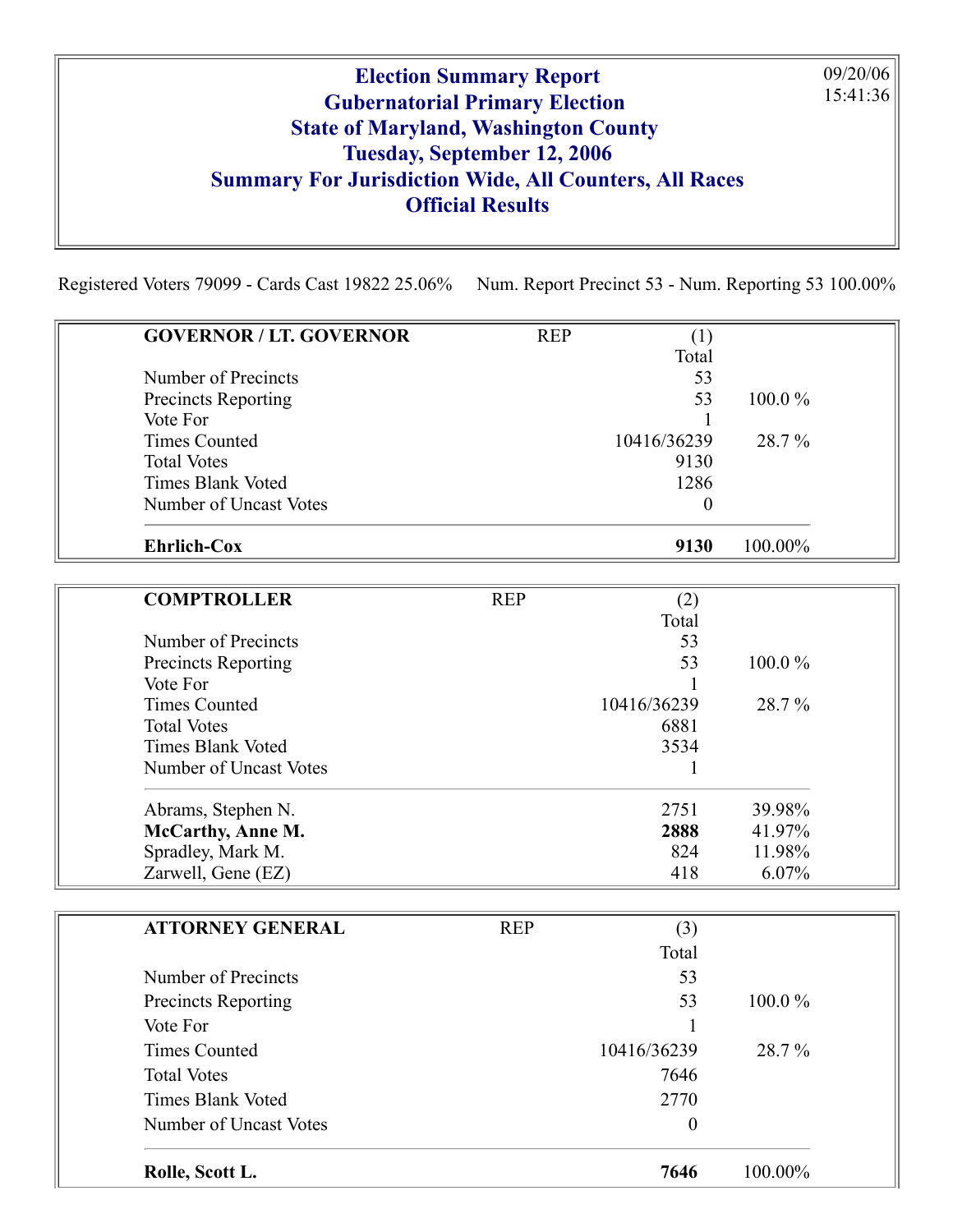| <b>U.S. SENATOR</b>             | <b>REP</b> | (4)              |        |
|---------------------------------|------------|------------------|--------|
|                                 |            | Total            |        |
| Number of Precincts             |            | 53               |        |
| Precincts Reporting             |            | 53               | 100.0% |
| Vote For                        |            |                  |        |
| <b>Times Counted</b>            |            | 10416/36239      | 28.7%  |
| <b>Total Votes</b>              |            | 9441             |        |
| <b>Times Blank Voted</b>        |            | 974              |        |
| Number of Uncast Votes          |            | 1                |        |
| Bly, Ray                        |            | 104              | 1.10%  |
| Gordon, Earl S.                 |            | 385              | 4.08%  |
| Hampton, Thomas J.              |            | 223              | 2.36%  |
| Kimble, John B.                 |            | 343              | 3.63%  |
| Madej, Edward Raymo             |            | 40               | 0.42%  |
| Muffoletto, Daniel              |            | 79               | 0.84%  |
| Shawver, Richard Ala            |            | 117              | 1.24%  |
| Steele, Michael S.              |            | 7879             | 83.46% |
| Vaughn, Corrogan R.             |            | 135              | 1.43%  |
| Vovak, Daniel R.                |            | 136              | 1.44%  |
|                                 |            |                  |        |
| <b>U.S. CONGRESS 06</b>         | <b>REP</b> | (5)              |        |
|                                 |            | Total            |        |
| Number of Precincts             |            | 53               |        |
| Precincts Reporting             |            | 53               | 100.0% |
| Vote For                        |            |                  |        |
| <b>Times Counted</b>            |            | 10416/36239      | 28.7%  |
| <b>Total Votes</b>              |            | 9807             |        |
| <b>Times Blank Voted</b>        |            | 609              |        |
| Number of Uncast Votes          |            | $\boldsymbol{0}$ |        |
|                                 |            |                  |        |
| Bartlett, Roscoe G.             |            | 7503             | 76.51% |
| Krysztoforski, Josep            |            | 2304             | 23.49% |
| <b>STATE SENATOR 01</b>         |            |                  |        |
|                                 | <b>REP</b> | (6)<br>Total     |        |
|                                 |            | 7                |        |
| Number of Precincts             |            |                  |        |
| Precincts Reporting<br>Vote For |            | 7                | 100.0% |
| <b>Times Counted</b>            |            | 1377/4387        |        |
| <b>Total Votes</b>              |            |                  | 31.4 % |
| <b>Times Blank Voted</b>        |            | 1025<br>352      |        |
|                                 |            |                  |        |
| Number of Uncast Votes          |            | $\boldsymbol{0}$ |        |
| Edwards, George C.              |            | 753              | 73.46% |
| Sines, John "Ross"              |            | 272              | 26.54% |
|                                 |            |                  |        |
| <b>STATE SENATOR 02</b>         | <b>REP</b> | (7)              |        |
|                                 |            | Total            |        |
| Number of Precincts             |            | 47               |        |
| Precincts Reporting             |            | 47               | 100.0% |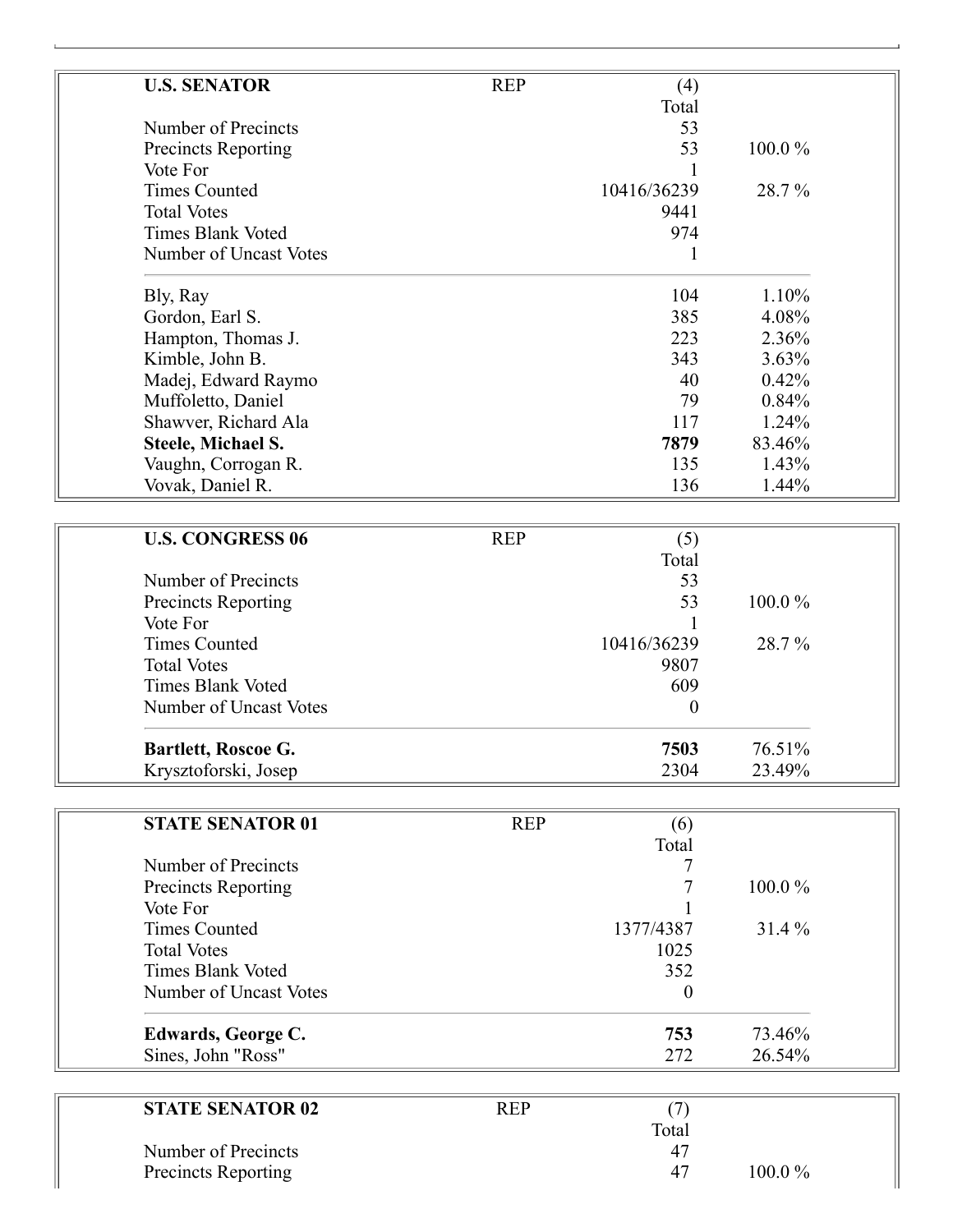| Vote For                      |            |                  |         |  |
|-------------------------------|------------|------------------|---------|--|
| <b>Times Counted</b>          |            | 8934/31377       | 28.5 %  |  |
| <b>Total Votes</b>            |            | 7413             |         |  |
| <b>Times Blank Voted</b>      |            | 1521             |         |  |
| Number of Uncast Votes        |            | $\boldsymbol{0}$ |         |  |
|                               |            |                  |         |  |
| Munson, Donald F.             |            | 7413             | 100.00% |  |
|                               |            |                  |         |  |
| <b>STATE SENATOR 03</b>       | <b>REP</b> | (8)              |         |  |
|                               |            | Total            |         |  |
| Number of Precincts           |            | 5                |         |  |
| Precincts Reporting           |            | 5                | 100.0%  |  |
| Vote For                      |            |                  |         |  |
| <b>Times Counted</b>          |            | 105/475          | 22.1 %  |  |
| <b>Total Votes</b>            |            | 98               |         |  |
| <b>Times Blank Voted</b>      |            | 7                |         |  |
| Number of Uncast Votes        |            | $\boldsymbol{0}$ |         |  |
| Brooks, Tim                   |            | 6                | 6.12%   |  |
| Mooney, Alex X.               |            | 72               | 73.47%  |  |
| Warner, Hugh M.               |            | 20               | 20.41%  |  |
|                               |            |                  |         |  |
| <b>HOUSE OF DELEGATES 01C</b> | <b>REP</b> | (9)              |         |  |
|                               |            | Total            |         |  |
| Number of Precincts           |            |                  |         |  |
| Precincts Reporting           |            |                  | 100.0%  |  |
| Vote For                      |            |                  |         |  |
| <b>Times Counted</b>          |            | 1377/4387        | 31.4%   |  |
| <b>Total Votes</b>            |            | 1205             |         |  |
| <b>Times Blank Voted</b>      |            | 172              |         |  |
| Number of Uncast Votes        |            | 0                |         |  |
|                               |            | 1205             | 100.00% |  |
| <b>Myers, LeRoy</b>           |            |                  |         |  |
| <b>HOUSE OF DELEGATES 02A</b> | <b>REP</b> | (10)             |         |  |
|                               |            | Total            |         |  |
| Number of Precincts           |            | 18               |         |  |
| Precincts Reporting           |            | 18               | 100.0%  |  |
| Vote For                      |            |                  |         |  |
| <b>Times Counted</b>          |            | 3911/12827       | 30.5 %  |  |
| <b>Total Votes</b>            |            | 3257             |         |  |
| <b>Times Blank Voted</b>      |            | 654              |         |  |
| Number of Uncast Votes        |            | $\boldsymbol{0}$ |         |  |
|                               |            |                  |         |  |
| McKee, Robert A.              |            | 3257             | 100.00% |  |
|                               |            |                  |         |  |
| <b>HOUSE OF DELEGATES 02B</b> | <b>REP</b> | (11)             |         |  |
|                               |            | Total            |         |  |
| Number of Precincts           |            | 15               |         |  |
| Precincts Reporting           |            | 15               | 100.0%  |  |
| Vote For                      |            |                  |         |  |
| <b>Times Counted</b>          |            | 2939/10569       | 27.8%   |  |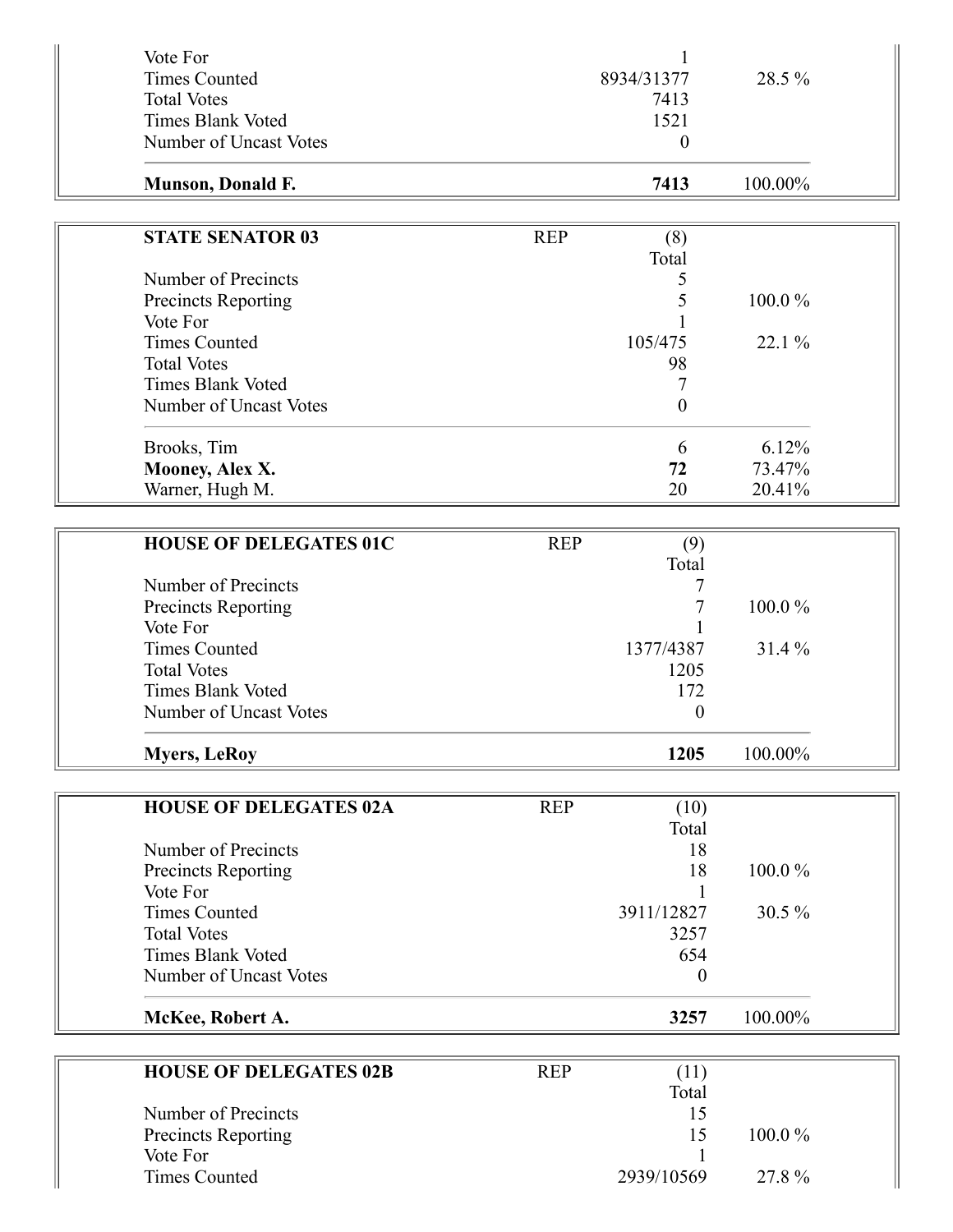| <b>Total Votes</b><br><b>Times Blank Voted</b>        | 2471<br>468                 |         |  |
|-------------------------------------------------------|-----------------------------|---------|--|
| Number of Uncast Votes                                | $\boldsymbol{0}$            |         |  |
| <b>Shank, Christopher B</b>                           | 2471                        | 100.00% |  |
|                                                       |                             |         |  |
| <b>HOUSE OF DELEGATES 02C</b>                         | <b>REP</b><br>(12)<br>Total |         |  |
| Number of Precincts                                   | 20                          |         |  |
| <b>Precincts Reporting</b>                            | 20                          | 100.0%  |  |
| Vote For                                              |                             |         |  |
| <b>Times Counted</b>                                  | 2084/7981                   | 26.1%   |  |
| <b>Total Votes</b>                                    | 1877                        |         |  |
| <b>Times Blank Voted</b>                              | 207                         |         |  |
| Number of Uncast Votes                                | $\boldsymbol{0}$            |         |  |
| Hesse, Scott D.                                       | 530                         | 28.24%  |  |
| <b>Muldowney</b> , Paul                               | 1347                        | 71.76%  |  |
|                                                       |                             |         |  |
| <b>HOUSE OF DELEGATES 03B</b>                         | <b>REP</b><br>(13)<br>Total |         |  |
| Number of Precincts                                   | 5                           |         |  |
| <b>Precincts Reporting</b>                            | 5                           | 100.0%  |  |
| Vote For                                              |                             |         |  |
| <b>Times Counted</b>                                  | 105/475                     | 22.1 %  |  |
| <b>Total Votes</b>                                    | 94                          |         |  |
| <b>Times Blank Voted</b>                              | 11                          |         |  |
| Number of Uncast Votes                                | $\boldsymbol{0}$            |         |  |
| Burke, Roy II                                         | 11                          | 11.70%  |  |
| Weldon, Richard B. J                                  | 83                          | 88.30%  |  |
|                                                       |                             |         |  |
| <b>COUNTY COMMISSIONER</b>                            | <b>REP</b><br>(14)          |         |  |
|                                                       | Total                       |         |  |
| Number of Precincts                                   | 53                          |         |  |
| <b>Precincts Reporting</b>                            | 53                          | 100.0%  |  |
| Vote For<br><b>Times Counted</b>                      | 5                           |         |  |
| <b>Total Votes</b>                                    | 10416/36239<br>39726        | 28.7%   |  |
| <b>Times Blank Voted</b>                              | 352                         |         |  |
| Number of Uncast Votes                                | 10594                       |         |  |
|                                                       | 4595                        | 11.57%  |  |
| <b>Baker, Terry Lee</b><br><b>Barr, John Franklin</b> | 6325                        | 15.92%  |  |
| Forrest, W. Edward                                    | 3112                        | 7.83%   |  |
| Gouff, Carrie S.                                      | 1228                        | 3.09%   |  |
| Green, Nathan Alan                                    | 906                         | 2.28%   |  |
| Hewett, Jeffrey Lynn                                  | 2266                        | 5.70%   |  |
| Kercheval, James F.                                   | 4397                        | 11.07%  |  |
| Knepper, Edward L.                                    | 1846                        | 4.65%   |  |
| McClure, J. Wallace                                   | 2506                        | 6.31%   |  |
| Munson, John C.                                       | 3837                        | 9.66%   |  |
|                                                       |                             |         |  |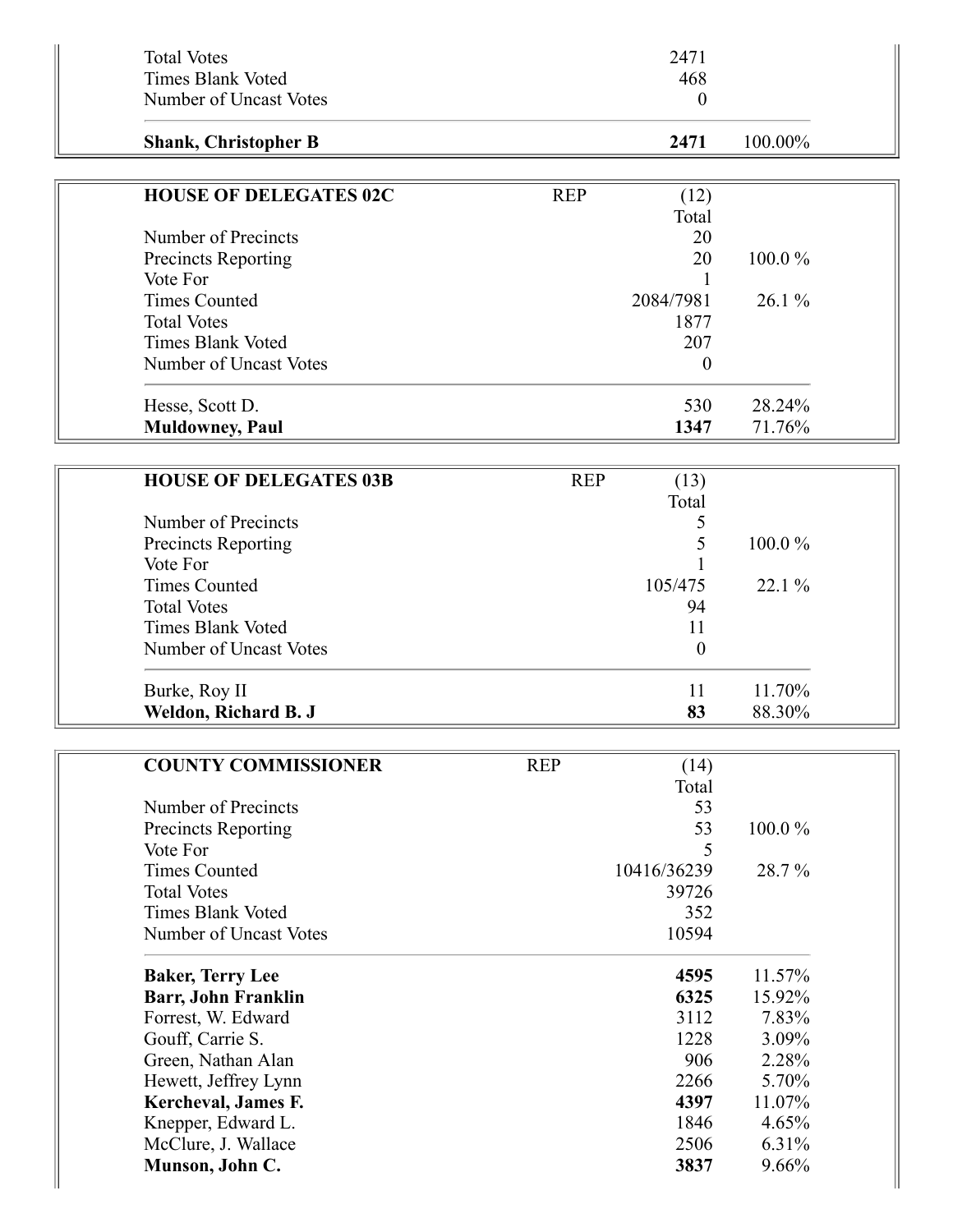| Nipps, Doris J.               |            | 3452             | 8.69%   |  |
|-------------------------------|------------|------------------|---------|--|
| <b>Wivell, William Jose</b>   |            | 5256             | 13.23%  |  |
|                               |            |                  |         |  |
| <b>JUDGE CIRCUIT COURT 04</b> | <b>REP</b> | (15)             |         |  |
|                               |            | Total            |         |  |
| Number of Precincts           |            | 53               |         |  |
| Precincts Reporting           |            | 53               | 100.0%  |  |
| Vote For                      |            |                  |         |  |
| <b>Times Counted</b>          |            | 10416/36239      | 28.7%   |  |
| <b>Total Votes</b>            |            | 7136             |         |  |
| <b>Times Blank Voted</b>      |            | 3280             |         |  |
| Number of Uncast Votes        |            | $\boldsymbol{0}$ |         |  |
| Long, M. Kenneth Jr.          |            | 7136             | 100.00% |  |
|                               |            |                  |         |  |
| <b>STATE'S ATTORNEY</b>       | <b>REP</b> | (17)             |         |  |
|                               |            | Total            |         |  |
| Number of Precincts           |            | 53               |         |  |
| Precincts Reporting           |            | 53               | 100.0%  |  |
| Vote For                      |            |                  |         |  |
| <b>Times Counted</b>          |            | 10416/36239      | 28.7%   |  |
| <b>Total Votes</b>            |            | 9546             |         |  |
| <b>Times Blank Voted</b>      |            | 870              |         |  |
|                               |            |                  |         |  |
| Number of Uncast Votes        |            | $\theta$         |         |  |
| Bannon, Gregory Curt          |            | 3104             | 32.52%  |  |
| Lynn, Gordon A.               |            | 2813             | 29.47%  |  |
| <b>Strong, Charles Prat</b>   |            | 3629             | 38.02%  |  |
|                               |            |                  |         |  |
| <b>CLERK CIRCUIT COURT</b>    | <b>REP</b> | (18)             |         |  |
|                               |            | Total            |         |  |
| Number of Precincts           |            | 53               |         |  |
| <b>Precincts Reporting</b>    |            | 53               | 100.0%  |  |
| Vote For                      |            |                  |         |  |
| <b>Times Counted</b>          |            | 10416/36239      | 28.7%   |  |
| <b>Total Votes</b>            |            | 6968             |         |  |
| <b>Times Blank Voted</b>      |            | 3448             |         |  |
| Number of Uncast Votes        |            | $\theta$         |         |  |
|                               |            |                  |         |  |
| Pletcher, Ernest E.           |            | 6968             | 100.00% |  |
|                               |            |                  |         |  |
| <b>REGISTER OF WILLS</b>      | <b>REP</b> | (19)             |         |  |
|                               |            | Total            |         |  |
| Number of Precincts           |            | 53               |         |  |
| <b>Precincts Reporting</b>    |            | 53               | 100.0%  |  |
| Vote For                      |            |                  |         |  |
| <b>Times Counted</b>          |            | 10416/36239      | 28.7%   |  |
| <b>Total Votes</b>            |            | 6949             |         |  |
| <b>Times Blank Voted</b>      |            | 3467             |         |  |
| Number of Uncast Votes        |            | $\boldsymbol{0}$ |         |  |
| Miller, Kevin M.              |            | 6949             | 100.00% |  |
|                               |            |                  |         |  |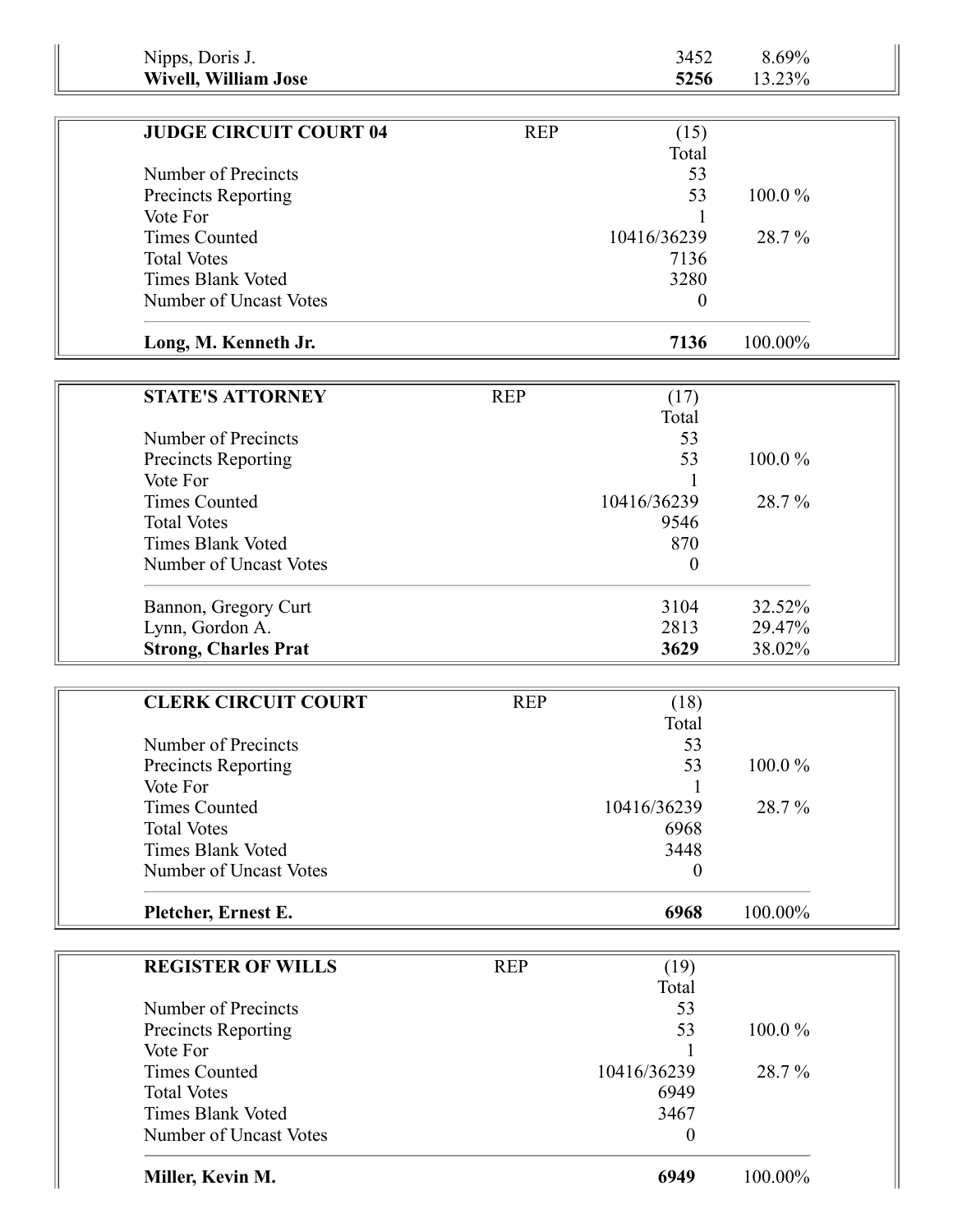| <b>JUDGE ORPHANS COURT</b> | <b>REP</b> | (20)        |           |
|----------------------------|------------|-------------|-----------|
|                            |            | Total       |           |
| Number of Precincts        |            | 53          |           |
| <b>Precincts Reporting</b> |            | 53          | $100.0\%$ |
| Vote For                   |            | 3           |           |
| <b>Times Counted</b>       |            | 10416/36239 | 28.7%     |
| <b>Total Votes</b>         |            | 16196       |           |
| Times Blank Voted          |            | 2748        |           |
| Number of Uncast Votes     |            | 6808        |           |
| Bastian, Gloria A.         |            | 3095        | 19.11%    |
| Eichelberger, Joseph       |            | 4037        | 24.93%    |
| Hart, Roy Theodore J       |            | 2425        | 14.97%    |
| McCammon, Donald Ray       |            | 1988        | 12.27%    |
| Shriver, John M.           |            | 4651        | 28.72%    |

| <b>SHERIFF</b>             | <b>REP</b> | (21)        |           |
|----------------------------|------------|-------------|-----------|
|                            |            | Total       |           |
| Number of Precincts        |            | 53          |           |
| <b>Precincts Reporting</b> |            | 53          | $100.0\%$ |
| Vote For                   |            |             |           |
| <b>Times Counted</b>       |            | 10416/36239 | 28.7%     |
| <b>Total Votes</b>         |            | 9147        |           |
| Times Blank Voted          |            | 1269        |           |
| Number of Uncast Votes     |            | $\theta$    |           |
| Blair, William C.          |            | 1877        | 20.52%    |
| Galley, Jon                |            | 1446        | 15.81%    |
| Poffenberger, Rich         |            | 3563        | 38.95%    |
| Seiler, Dan                |            | 2261        | 24.72%    |

| <b>REP CENT COMMITTEE</b>   | <b>REP</b> | (22)        |           |  |
|-----------------------------|------------|-------------|-----------|--|
|                             |            | Total       |           |  |
| Number of Precincts         |            | 53          |           |  |
| <b>Precincts Reporting</b>  |            | 53          | $100.0\%$ |  |
| Vote For                    |            | 9           |           |  |
| <b>Times Counted</b>        |            | 10416/36239 | 28.7%     |  |
| <b>Total Votes</b>          |            | 43562       |           |  |
| Times Blank Voted           |            | 3390        |           |  |
| Number of Uncast Votes      |            | 19672       |           |  |
| <b>Baker-Shenk, Philip</b>  |            | 4647        | 10.67%    |  |
| Dunlap, John B.             |            | 4655        | 10.69%    |  |
| <b>Foltz, Ray Edward Sr</b> |            | 4693        | 10.77%    |  |
| <b>Kerns, Marilee Esthe</b> |            | 4676        | 10.73%    |  |
| <b>Kramer</b> , Richard edw |            | 4819        | 11.06%    |  |
| Lampton, Paula A.           |            | 4940        | 11.34%    |  |
| Myers, Mildred L.           |            | 5320        | 12.21%    |  |
| Pittman, Penny S.           |            | 4641        | 10.65%    |  |
| <b>Sweeney, Robert</b>      |            | 5171        | 11.87%    |  |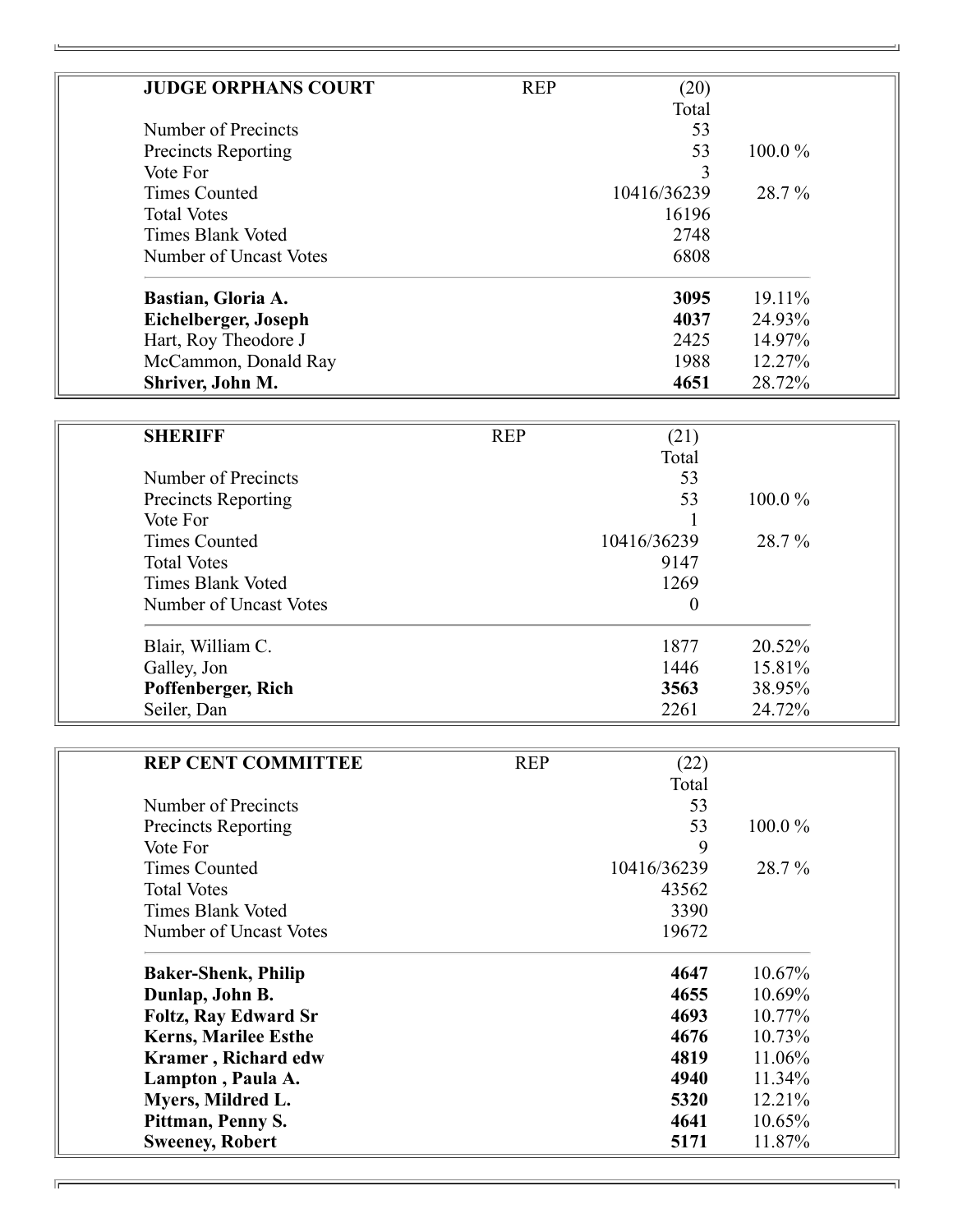| <b>GOVERNOR / LT. GOVERNOR</b> | <b>DEM</b> | (24)             |         |  |
|--------------------------------|------------|------------------|---------|--|
|                                |            | Total            |         |  |
| Number of Precincts            |            | 53               |         |  |
| <b>Precincts Reporting</b>     |            | 53               | 100.0%  |  |
| Vote For                       |            | 1                |         |  |
| <b>Times Counted</b>           |            | 8896/30279       | 29.4 %  |  |
| <b>Total Votes</b>             |            | 7481             |         |  |
| <b>Times Blank Voted</b>       |            | 1415             |         |  |
| Number of Uncast Votes         |            | $\boldsymbol{0}$ |         |  |
| O'Malley-Brown                 |            | 7481             | 100.00% |  |
| <b>COMPTROLLER</b>             | <b>DEM</b> | (25)             |         |  |
|                                |            | Total            |         |  |
| Number of Precincts            |            | 53               |         |  |
| <b>Precincts Reporting</b>     |            | 53               | 100.0%  |  |
| Vote For                       |            |                  |         |  |
| <b>Times Counted</b>           |            | 8896/30279       | 29.4 %  |  |
| <b>Total Votes</b>             |            | 8402             |         |  |
| <b>Times Blank Voted</b>       |            | 494              |         |  |
| Number of Uncast Votes         |            | $\boldsymbol{0}$ |         |  |
|                                |            |                  |         |  |
| Franchot, Peter                |            | 2652             | 31.56%  |  |
| Owens, Janet S.                |            | 2373             | 28.24%  |  |
| <b>Schaefer, William Do</b>    |            | 3377             | 40.19%  |  |
| <b>ATTORNEY GENERAL</b>        | <b>DEM</b> | (26)             |         |  |
|                                |            | Total            |         |  |
| Number of Precincts            |            | 53               |         |  |
| <b>Precincts Reporting</b>     |            | 53               | 100.0%  |  |
| Vote For                       |            |                  |         |  |
| <b>Times Counted</b>           |            | 8896/30279       | 29.4 %  |  |
| <b>Total Votes</b>             |            | 6507             |         |  |
| <b>Times Blank Voted</b>       |            | 1566             |         |  |
| Number of Uncast Votes         |            | $\theta$         |         |  |
| <b>Gansler, Douglas F.</b>     |            | 4430             | 68.08%  |  |
| Simms, Stuart                  |            | 2077             | 31.92%  |  |
| <b>U.S. SENATOR</b>            | <b>DEM</b> | (27)             |         |  |
|                                |            | Total            |         |  |
| Number of Precincts            |            | 53               |         |  |
| <b>Precincts Reporting</b>     |            | 53               | 100.0%  |  |
| Vote For                       |            | 1                |         |  |
| <b>Times Counted</b>           |            | 8896/30279       | 29.4 %  |  |
| <b>Total Votes</b>             |            | 7935             |         |  |
| <b>Times Blank Voted</b>       |            | 958              |         |  |
| Number of Uncast Votes         |            | 3                |         |  |
| Cardin, Ben                    |            | 3617             | 45.58%  |  |
| Dickerson, David Bri           |            | 109              | 1.37%   |  |
| English, George                |            | 91               | 1.15%   |  |
|                                |            |                  |         |  |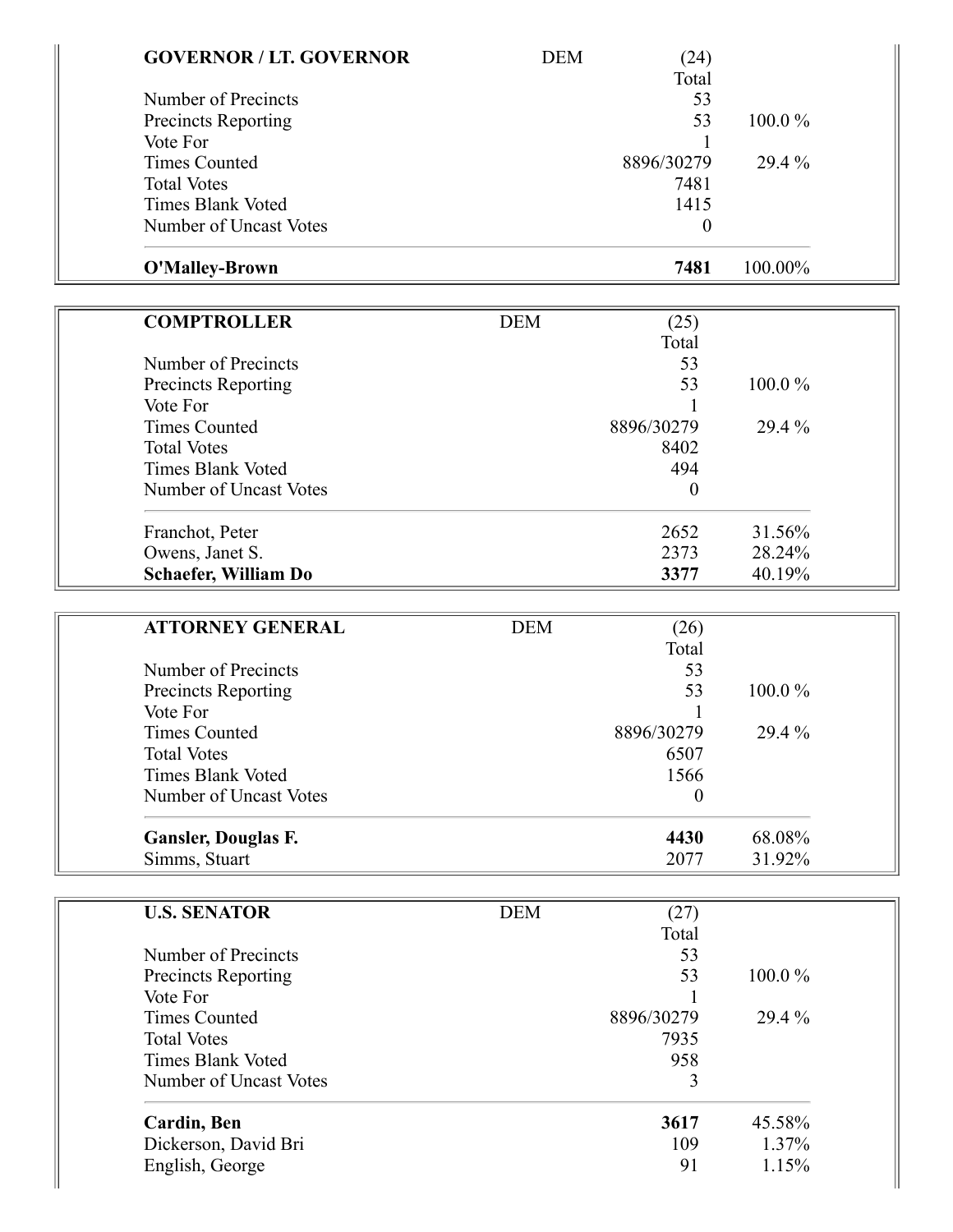| Hutchinson, James H. | 180  | 2.27%    |
|----------------------|------|----------|
| Jaworski, Anthony    | 143  | 1.80%    |
| Kaufman, A. Robert   | 196  | 2.47%    |
| Lichtman, Allan J.   | 126  | 1.59%    |
| McCaskill, Thomas    | 116  | 1.46%    |
| Mfume, Kweisi        | 1172 | 14.77%   |
| Rales, Josh          | 1016 | 12.80%   |
| Rasmussen, Dennis F. | 151  | 1.90%    |
| Robinson, Bob        | 115  | 1.45%    |
| Scaldaferri, Theresa | 231  | $2.91\%$ |
| Schaefer, Mike       | 349  | $4.40\%$ |
| Smith, Charles Ulyss | 73   | $0.92\%$ |
| Taylor, Blaine       | 86   | 1.08%    |
| Werner, Joseph M. Jr | 110  | 1.39%    |
| Young, Lih           | 54   | 0.68%    |

| <b>U.S. CONGRESS 06</b>    | <b>DEM</b> | (28)       |           |  |
|----------------------------|------------|------------|-----------|--|
|                            |            | Total      |           |  |
| Number of Precincts        |            | 53         |           |  |
| <b>Precincts Reporting</b> |            | 53         | $100.0\%$ |  |
| Vote For                   |            |            |           |  |
| <b>Times Counted</b>       |            | 8896/30279 | 29.4 %    |  |
| <b>Total Votes</b>         |            | 7189       |           |  |
| Times Blank Voted          |            | 1707       |           |  |
| Number of Uncast Votes     |            | $\theta$   |           |  |
| <b>Duck, Andrew James</b>  |            | 4296       | 59.76%    |  |
| Kissin, Barry J.C.         |            | 2893       | 40.24%    |  |

| Conlon, Thomas F.        |            | 496      | 100.00%   |
|--------------------------|------------|----------|-----------|
| Number of Uncast Votes   |            | $\theta$ |           |
| <b>Times Blank Voted</b> |            | 303      |           |
| <b>Total Votes</b>       |            | 496      |           |
| <b>Times Counted</b>     |            | 799/2754 | $29.0\%$  |
| Vote For                 |            |          |           |
| Precincts Reporting      |            |          | $100.0\%$ |
| Number of Precincts      |            |          |           |
|                          |            | Total    |           |
| <b>STATE SENATOR 01</b>  | <b>DEM</b> | (29)     |           |

| <b>STATE SENATOR 03</b> | (31)<br><b>DEM</b> |           |
|-------------------------|--------------------|-----------|
|                         | Total              |           |
| Number of Precincts     |                    |           |
| Precincts Reporting     |                    | $100.0\%$ |
| Vote For                |                    |           |
| <b>Times Counted</b>    | 153/481            | 31.8%     |
| <b>Total Votes</b>      | 104                |           |
| Times Blank Voted       | 49                 |           |
| Number of Uncast Votes  |                    |           |
| <b>Greenway, Candy</b>  | 104                | 100.00%   |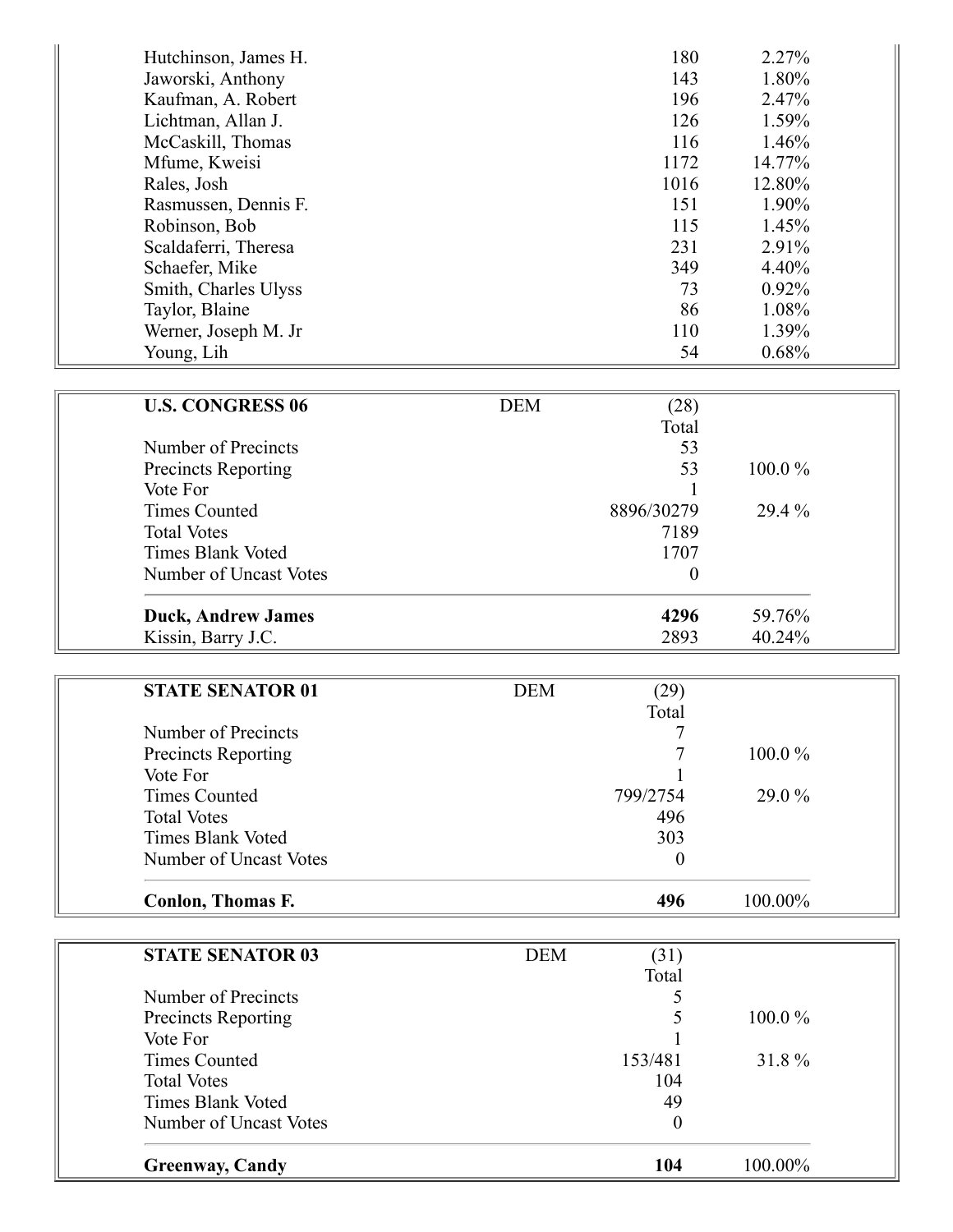| <b>HOUSE OF DELEGATES 01C</b> | <b>DEM</b> | (32)             |           |  |
|-------------------------------|------------|------------------|-----------|--|
|                               |            | Total            |           |  |
| Number of Precincts           |            |                  |           |  |
| <b>Precincts Reporting</b>    |            |                  | 100.0%    |  |
| Vote For                      |            |                  |           |  |
| <b>Times Counted</b>          |            | 799/2754         | 29.0 %    |  |
| <b>Total Votes</b>            |            | 610              |           |  |
| <b>Times Blank Voted</b>      |            | 189              |           |  |
| Number of Uncast Votes        |            | 0                |           |  |
| Grim, Brian K.                |            | 370              | 60.66%    |  |
| Hill, Frederick J.            |            | 240              | 39.34%    |  |
|                               |            |                  |           |  |
| <b>HOUSE OF DELEGATES 02C</b> | <b>DEM</b> | (35)             |           |  |
|                               |            | Total            |           |  |
| Number of Precincts           |            | 20               |           |  |
| <b>Precincts Reporting</b>    |            | 20               | $100.0\%$ |  |
| Vote For                      |            |                  |           |  |
| <b>Times Counted</b>          |            | 2396/9245        | 25.9%     |  |
| <b>Total Votes</b>            |            | 2174             |           |  |
| <b>Times Blank Voted</b>      |            | 222              |           |  |
| Number of Uncast Votes        |            | $\boldsymbol{0}$ |           |  |
| Devine, James Michae          |            | 405              | 18.63%    |  |
| Donoghue, John P.             |            | 1769             | 81.37%    |  |

| <b>HOUSE OF DELEGATES 03B</b> | <b>DEM</b> | (36)     |           |  |
|-------------------------------|------------|----------|-----------|--|
|                               |            | Total    |           |  |
| Number of Precincts           |            |          |           |  |
| Precincts Reporting           |            |          | $100.0\%$ |  |
| Vote For                      |            |          |           |  |
| <b>Times Counted</b>          |            | 153/481  | 31.8%     |  |
| <b>Total Votes</b>            |            | 98       |           |  |
| Times Blank Voted             |            | 55       |           |  |
| Number of Uncast Votes        |            | $\theta$ |           |  |
| Gilligan, Paul                |            | 98       | 100.00%   |  |

| (37)<br><b>DEM</b> |           |
|--------------------|-----------|
| Total              |           |
| 53                 |           |
| 53                 | $100.0\%$ |
|                    |           |
| 8896/30279         | 29.4 %    |
| 32608              |           |
| 368                |           |
| 10032              |           |
| 4849               | 14.87%    |
| 3463               | 10.62%    |
| 1255               | 3.85%     |
|                    |           |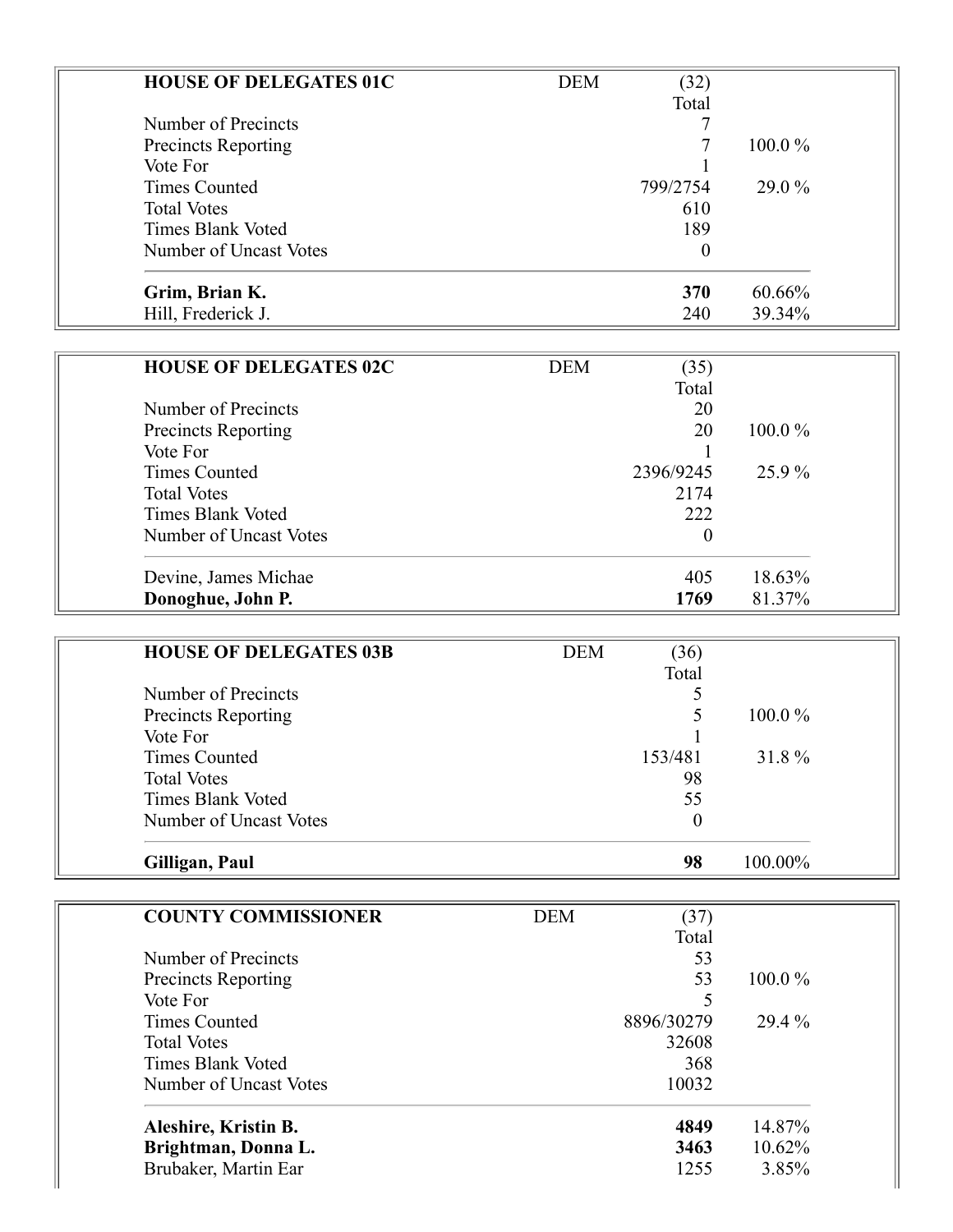| Hardin, J. Herbert   | 3424 | 10.50%   |
|----------------------|------|----------|
| Hendershot, N. Linn  | 3517 | 10.79%   |
| Kretzer, Franklin Le | 1377 | $4.22\%$ |
| Moeller, Daniel W.   | 1238 | 3.80%    |
| Spinnler, Michael B  | 1790 | 5.49%    |
| Swartz, Paul L.      | 4279 | 13.12%   |
| Waters, Lloyd L      | 2956 | $9.07\%$ |
| Wedlock, Hampton War | 1619 | 4.97%    |
| Weller, Johnny E.    | 2841 | 8.71%    |

| <b>JUDGE CIRCUIT COURT 04</b> | <b>DEM</b> | (38)             |         |  |
|-------------------------------|------------|------------------|---------|--|
|                               |            | Total            |         |  |
| Number of Precincts           |            | 53               |         |  |
| Precincts Reporting           |            | 53               | 100.0%  |  |
| Vote For                      |            |                  |         |  |
| <b>Times Counted</b>          |            | 8896/30279       | 29.4 %  |  |
| <b>Total Votes</b>            |            | 5997             |         |  |
| <b>Times Blank Voted</b>      |            | 2899             |         |  |
| Number of Uncast Votes        |            | $\boldsymbol{0}$ |         |  |
| Long, M. Kenneth Jr.          |            | 5997             | 100.00% |  |
|                               |            |                  |         |  |
| <b>TREASURER</b>              | <b>DEM</b> | (39)             |         |  |
|                               |            | Total            |         |  |
| Number of Precincts           |            | 53               |         |  |
| Precincts Reporting           |            | 53               | 100.0%  |  |
| Vote For                      |            |                  |         |  |
| <b>Times Counted</b>          |            | 8896/30279       | 29.4 %  |  |
| <b>Total Votes</b>            |            | 7116             |         |  |
| <b>Times Blank Voted</b>      |            | 1780             |         |  |
| Number of Uncast Votes        |            | $\boldsymbol{0}$ |         |  |
| Hershey, Todd L.              |            | 7116             | 100.00% |  |
|                               |            |                  |         |  |
| <b>STATE'S ATTORNEY</b>       | <b>DEM</b> | (40)             |         |  |
|                               |            | Total            |         |  |
| Number of Precincts           |            | 53               |         |  |
| <b>Precincts Reporting</b>    |            | 53               | 100.0%  |  |
| Vote For                      |            |                  |         |  |
| <b>Times Counted</b>          |            | 8896/30279       | 29.4 %  |  |
| <b>Total Votes</b>            |            | 6035             |         |  |
| <b>Times Blank Voted</b>      |            | 2861             |         |  |
| Number of Uncast Votes        |            | $\boldsymbol{0}$ |         |  |
| Joyce, Jerome J.              |            | 6035             | 100.00% |  |
|                               |            |                  |         |  |
| <b>CLERK CIRCUIT COURT</b>    | DEM        | (41)             |         |  |
|                               |            | Total            |         |  |
| Number of Precincts           |            | 53               |         |  |
| Precincts Reporting           |            | 53               | 100.0%  |  |
| Vote For                      |            |                  |         |  |
| <b>Times Counted</b>          |            | 8896/30279       | 29.4%   |  |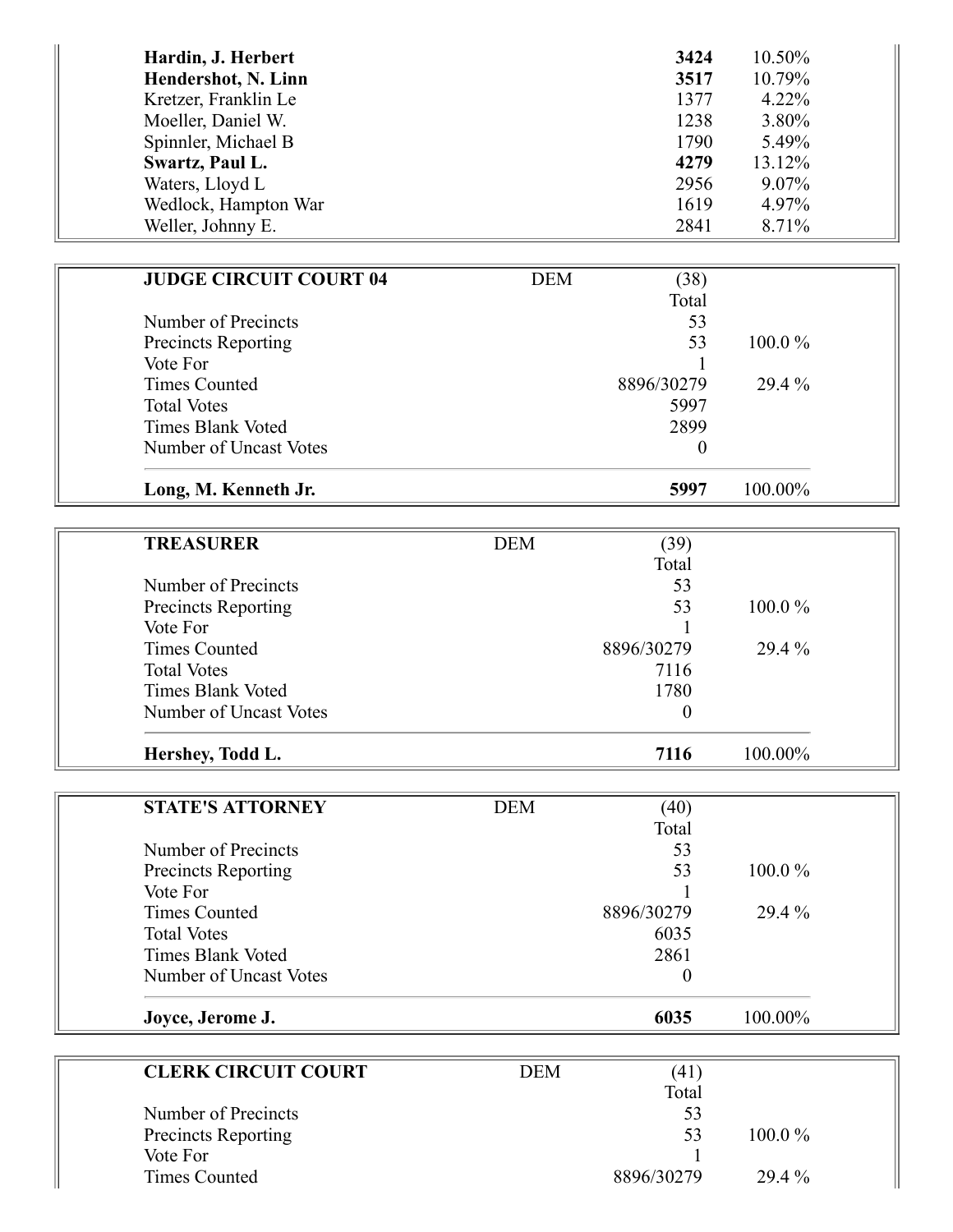| <b>Total Votes</b><br><b>Times Blank Voted</b> |            | 7164<br>1732     |         |  |
|------------------------------------------------|------------|------------------|---------|--|
| Number of Uncast Votes                         |            | $\boldsymbol{0}$ |         |  |
| Weaver, Dennis J.                              |            | 7164             | 100.00% |  |
| <b>REGISTER OF WILLS</b>                       | <b>DEM</b> | (42)<br>Total    |         |  |
| Number of Precincts                            |            | 53               |         |  |
| Precincts Reporting                            |            | 53               | 100.0%  |  |
| Vote For                                       |            |                  |         |  |
| <b>Times Counted</b>                           |            | 8896/30279       | 29.4 %  |  |
| <b>Total Votes</b>                             |            | 6754             |         |  |
| <b>Times Blank Voted</b>                       |            | 2142             |         |  |
| Number of Uncast Votes                         |            | $\boldsymbol{0}$ |         |  |
| Bloyer, John R. II                             |            | 6754             | 100.00% |  |
|                                                |            |                  |         |  |
| <b>JUDGE ORPHANS COURT</b>                     | <b>DEM</b> | (43)             |         |  |
| Number of Precincts                            |            | Total<br>53      |         |  |
|                                                |            | 53               | 100.0%  |  |
| Precincts Reporting<br>Vote For                |            | $\mathfrak{D}$   |         |  |
| <b>Times Counted</b>                           |            | 8896/30279       | 29.4 %  |  |
| <b>Total Votes</b>                             |            | 10200            |         |  |
| <b>Times Blank Voted</b>                       |            | 2869             |         |  |
| Number of Uncast Votes                         |            | 1854             |         |  |
|                                                |            |                  |         |  |
| <b>Faith, Joseph Dale</b>                      |            | 5364<br>4836     | 52.59%  |  |
| <b>Tubaugh, Samuel</b>                         |            |                  | 47.41%  |  |
| <b>SHERIFF</b>                                 | <b>DEM</b> | (44)             |         |  |
|                                                |            | Total            |         |  |
| Number of Precincts                            |            | 53               |         |  |
|                                                |            |                  |         |  |
| Precincts Reporting                            |            | 53               | 100.0%  |  |
| Vote For                                       |            | 1                |         |  |
| <b>Times Counted</b>                           |            | 8896/30279       | 29.4 %  |  |
| <b>Total Votes</b>                             |            | 6797             |         |  |
| <b>Times Blank Voted</b>                       |            | 2099             |         |  |
| Number of Uncast Votes                         |            | $\boldsymbol{0}$ |         |  |
| <b>Mullendore, Douglas</b>                     |            | 6797             | 100.00% |  |
|                                                |            |                  |         |  |
| <b>DEM CENT COMMITTEE</b>                      | <b>DEM</b> | (45)<br>Total    |         |  |
| Number of Precincts                            |            | 53               |         |  |
| <b>Precincts Reporting</b>                     |            | 53               | 100.0%  |  |
| Vote For                                       |            | 8                |         |  |
| <b>Times Counted</b>                           |            | 8896/30279       | 29.4 %  |  |
| <b>Total Votes</b>                             |            | 32871            |         |  |
|                                                |            |                  |         |  |